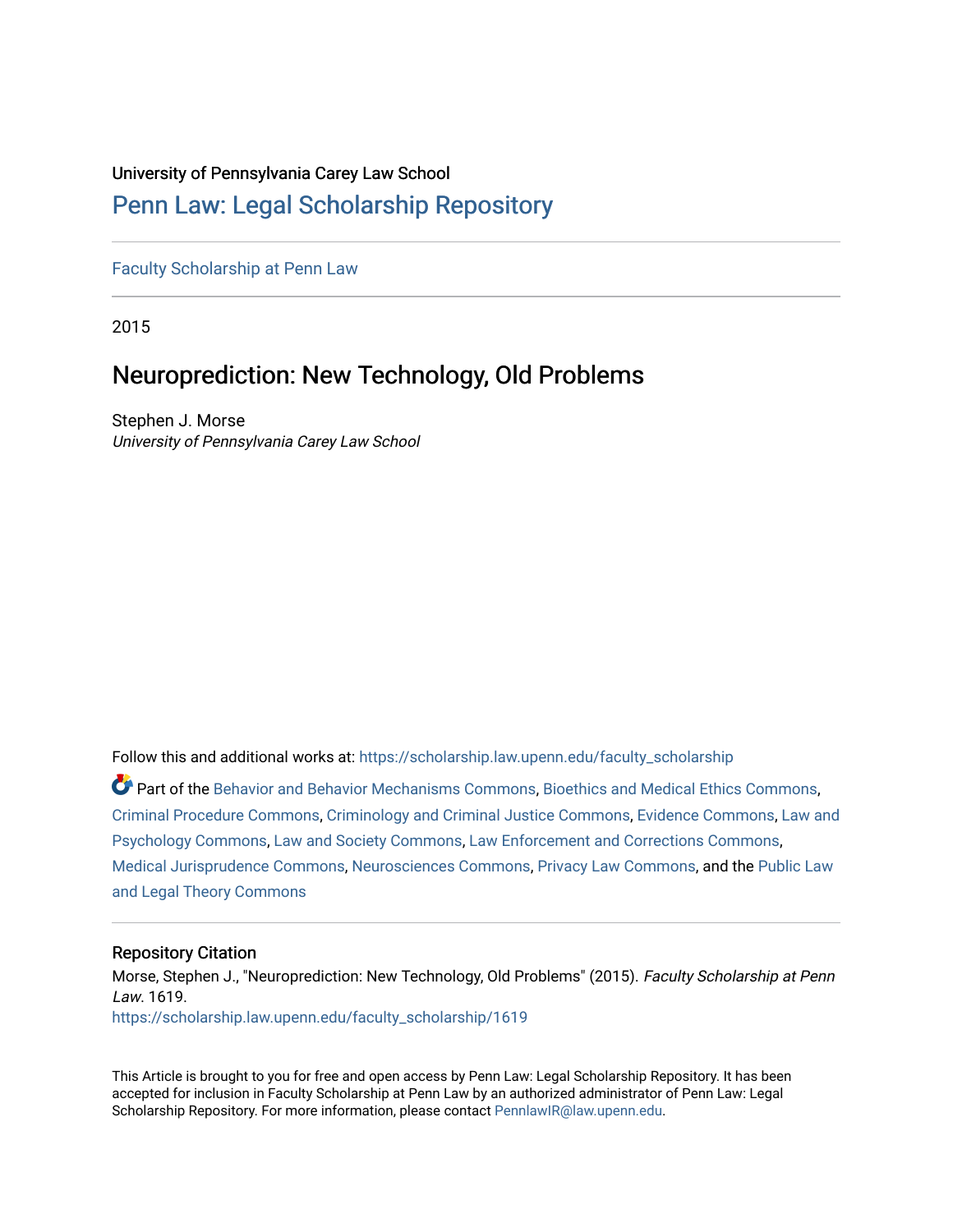# **Neuroprediction: New technology, old problems**

#### Stephen J. Morse<sup>a</sup>

a Ferdinand Wakeman Hubbell Professor of Law, Professor of Psychology & Law in Psychiatry, Associate Director of the Center for Neuroscience & Society, University of Pennsylvania

> Neuroprediction is the use of structural or functional brain or nervous system variables to make any type of prediction, including medical prognoses and behavioral forecasts, such as an indicator of future dangerous behavior for the purpose of involuntary civil commitment. This note will focus on behavioral predictions, but the analysis applies to any context. The general thesis is that using neurovariables for prediction is a new technology, but that it raises no new ethical issues, at least for now.

> Institutions, including the legal system, routinely use behavioral predictions, which can have momentous implications for the life of the individual, for institutions and for society at large. In the non-legal realm consider predictive tests for admission to educational institutions or employment opportunities. In the law, predictions can have particularly grave consequences, including the loss of liberty. For examples, the following all centrally involve a prediction of future dangerous conduct: involuntary civil commitment of the mentally ill, including so-called "mentally abnormal sexually violent predators", granting bail to a criminal defendant, sentencing a criminal defendant, potentially even to death in the United States in many states, and granting parole. In principle, neurodata alone or in conjunction with other types of variables might be used for these and myriad other predictions.

> Such serious and potentially intrusive prediction decisions raise important ethical issues. Nonetheless, private, semi-public and public institutions have all made the normative judgment that employing predictions is justifiable and, indeed, it is unlikely that any of these institutions could function adequately without them. The question is what criteria are and should be used to decide if a particular prediction is justifiable. I believe that there are two major considerations: the accuracy of the prediction, which is an empirical question; and the rate and type of inevitable prediction errors that are acceptable given the interests of the predictor and subject of the prediction, including whether other important values are potentially violated by gathering the basic data necessary for the prediction. We shall discuss these generally in order and then will turn to how neuroprediction bears on both.

> No predictive method is error free, much like all diagnostic tests. All produce both false positives and false negatives, and low base rate behavior, such as suicide or homicide, is particularly prone to false positive predictions. At present, three methods are primarily used

for behavioral prediction: clinical judgment guided by the clinician's own training and experience; structured professional judgment in which the clinician typically uses a validated actuarial or semi-actuarial tool but then can modify the result using professional judgment; and actuarial, in which the data gathered are largely objective and then a statistically validated algorithm is applied. The comparative efficacy of these three methods is much-studied and the conclusion is inescapable that clinical judgment is the least accurate. There is dispute about whether actuarial is superior to structured professional judgment, but both are more accurate than clinical judgment. Even the best validated predictive methodologies still have substantial error rates, however, which motivates the search for better tools. Interestingly, the search does not require theoretical understanding of the causes of behavior, although such understanding might well improve predictions. It is sufficient if a large data base provides reasonably accurate markers even if the reason that a variable predicts accurately is not understood.

Deciding what rate and types of error are justifiable is a normative issue that can be resolved only by balancing the various interests implicated by the prediction, including the consequences to the subject and society and the cost of producing the prediction. Consider the example of involuntary civil commitment based on a prediction of future dangerousness. Forced hospitalization and mental health treatment are an enormous intrusion on liberty, but avoiding harm to self or others is an entirely worthy goal. The more serious the harm predicted, the greater weight that must be given to harm-reduction, but how many people may appropriately be hospitalized who would not cause serious harm in order to prevent one person who will? Do we prefer to hospitalize unnecessarily to prevent a few harms or to hospitalize infrequently knowing that some preventable harms will result? These and similar questions can only be resolved morally, politically and legally taking into account actual error rates and costs for various types of prediction, assuming that such data are available.

Gathering the information necessary to make a prediction may involve the intrusion on other important values even if the variables involved may increase the accuracy of a prediction. Consider the example of privacy. A subject's genetic background, alcohol consumption and sexual activity may all increase the accuracy of some types of prediction, but obtaining these data